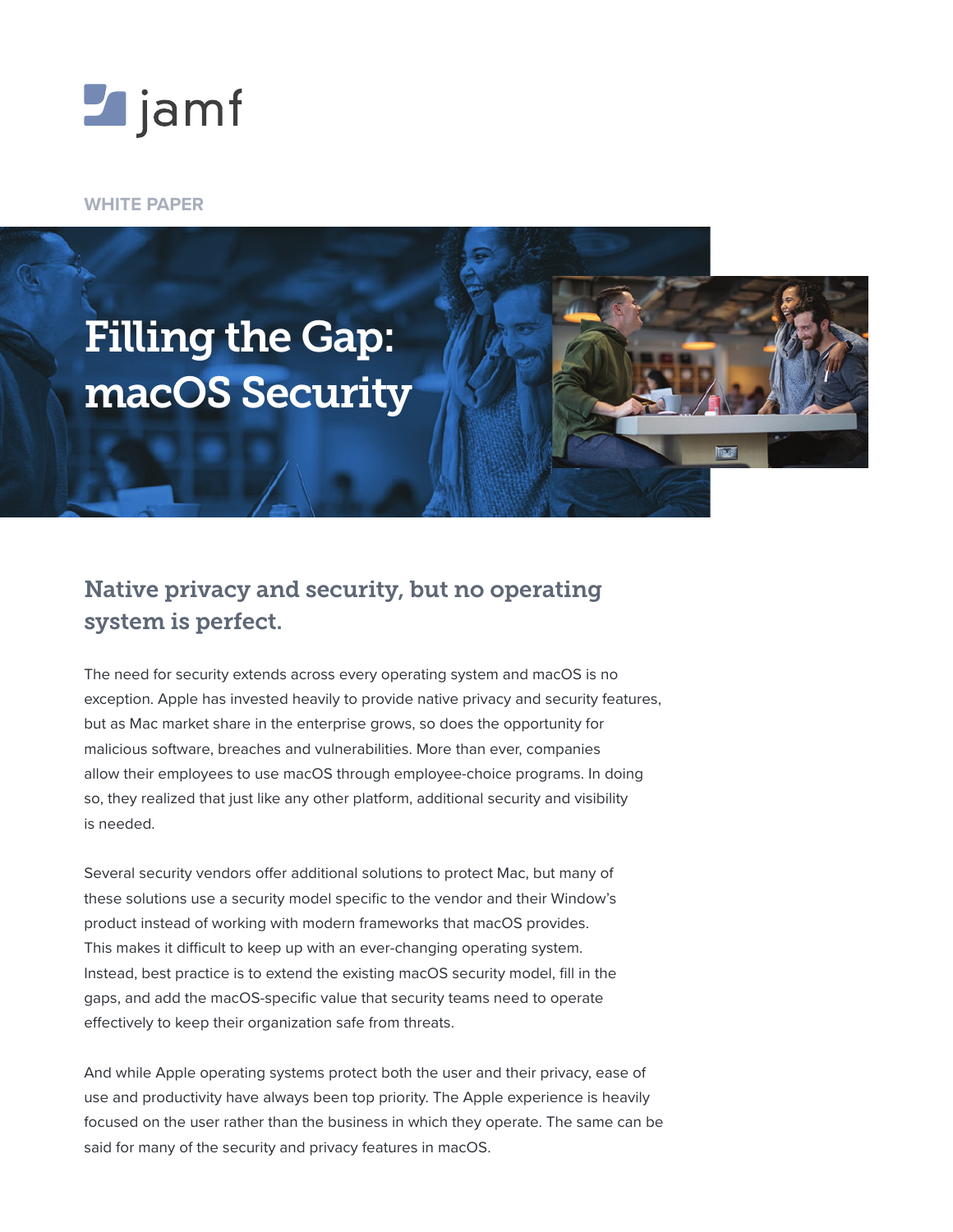In our white paper, we provide an overview of the current state of macOS security and provide guidance on how Apple's security baseline can be enhanced in an efficient, effective and user-friendly manner.

## **You'll learn:**

- Details of available built-in Mac security features
- How Jamf enhances these features in the enterprise
- How Jamf extends threat detection beyond signatures and built-in features
- Additional ways to extend Apple's security model for advanced enterprise security

## Application trust on macOS

Apple has put a great deal of effort into designing security features to build trust between the user and the third-party applications they run. In this section we will introduce several of these features and talk about ways in which they can be strategically enhanced and extended. For more insight into Apple security features, visit Apple's comprehensive platform security guide at **<https://support.apple.com/guide/security/>**.

### **Verifying trust with Gatekeeper**

Apple's preferred and most trusted path for installing third-party applications is through the App Store. Doing so allows Apple to review and screen programs that do not meet their standards for privacy, security or user experience. However, Apple also limits the capabilities of applications in the App Store and many business-critical applications are not well-suited for this type of distribution.

Where distribution from the App Store is not an option, Apple allows macOS developers to distribute their applications directly via hosted downloads and other traditional distribution methods. To support these "ad hoc" distributions, Apple has introduced other checks into the operating system to reduce the risk of the

widespread distribution of untrusted software across macOS devices. Gatekeeper is the name of the feature at the center of Apple's trust and verification checks. What began in macOS as an option to allow programs to run depending on their trust level has evolved into an expanded and strict set of requirements and mitigations. The basic trust levels to allow apps downloadedfrom the "App Store" or "App Store and identified developers" still exists, but the option to run untrusted code continues to be marginalized.

Note that these checks only apply to applications downloaded from the internet. Apple tracks these applications by attaching additional metadata to the downloaded file, known as the quarantine attribute. When a program is executed, Gatekeeper checks the quarantine attribute to determine if the application will go through a series of checks before it can execute. One of these most basic checks is whether or not the application is signed by a legitimate developer or was distributed by the App Store, depending on the previously discussed setting.

If the application is signed by a developer, the certificate is checked against a revoked signature database to ensure that the signer has not been associated with malware in the past. This way, Apple can quickly revoke a certificate and stop widespread distribution of malware.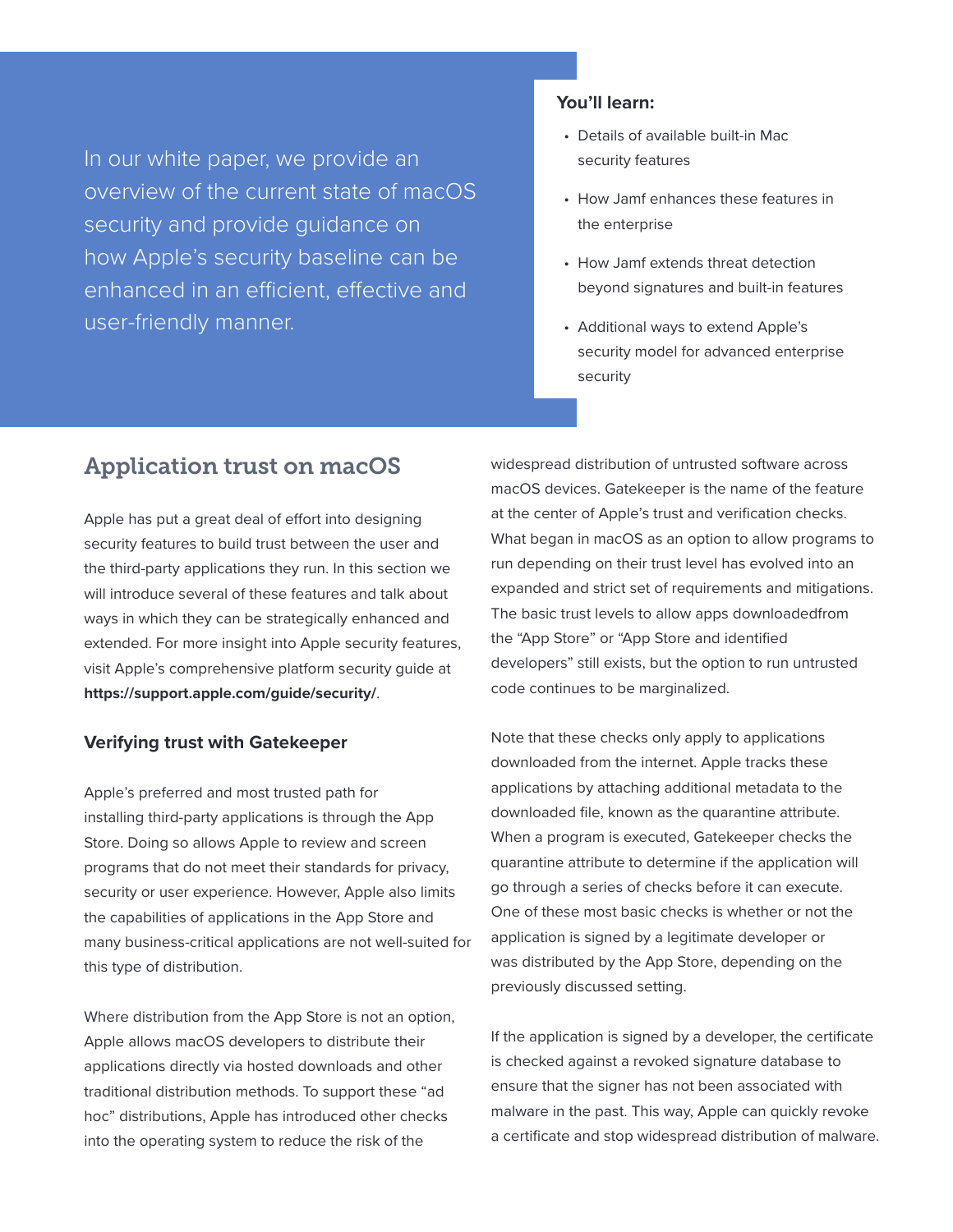Starting with macOS Catalina, passing the Gatekeeper verification also requires that the application be notarized by Apple. In order for an application to pass the check, it must be uploaded to Apple for analysis. Upon successful analysis, notarization data is associated with the application to note that it has passed this additional level of inspection.

## **The ultimate trust lies with the user**

In the name of usability, macOS allows the end user to "Override" Gatekeeper. A user can simply right click the application and select "open" or "open with". Instead of flatly refusing to launch the application, a new prompt will simply warn the user that they are launching an untrusted application, but Gatekeeper will allow them to do so.

Once the application has been executed for the first time, the quarantine component gets updated so that the Gatekeeper actions are not repeated the next time the application is opened.

## **Blocking threats with XProtect and MRT**

The Gatekeeper suite of technologies also includes Apple's signature-based detection mechanisms, known as XProtect and Malware Removal Tool (MRT). Together they are capable of scanning files on the operating system, looking for traits within files that are associated with known malware. XProtect is triggered upon application launch, while MRT periodically scans the file system.

XProtect operates using a binary signature scanning engine called Yara. Yara supports flexible and powerful binary signature definitions and an efficient execution engine. In order to verify the trust of an application, XProtect scans each executable download only on initial execution. If any matching signatures are detected the program will not be allowed to run. The known bad signature file is provided via independent updates to macOS from Apple. Apple defines and delivers these signatures as they see fit, separate from the Yara execution engine itself. Just like Gatekeeper, this scan is only performed when an application holds the proper quarantine extended attribute which is updated after the first successful execution of the application.

MRT, on the other hand, is executed on a scheduled basis rather than at program runtime and scans the file system for specific file names and artifacts associated with past malware and removes them if discovered. This feature is largely intended to find and remediate known threats that may be already executing across the macOS population.

## **Extending Gatekeeper to the enterprise**

Gatekeeper effectively operates as it is intended. It blocks untrusted applications from launching and it notifies the user when it identifies an application as suspicious or malicious. IT/InfoSec professionals need to have visibility into attempts to run untrusted software on a corporate asset. More importantly, they need to be aware that a user decided to right-click and launch an application, effectively bypassing a business security control. To address these enterprise needs, Jamf Protect — an endpoint security solution purpose-built for Mac — monitors for indications of Gatekeeper actions and reports the results to a central location so that IT and security teams can accurately assess their risks and make informed decisions.

Beyond providing visibility into Gatekeeper activity, Jamf Protect also allows enterprises to take ownership of the developer trust model by registering additional signing information as untrusted in the enterprise environment. Using Apple's latest Endpoint Security Framework, Jamf Protect will proactively deny execution of any application on the enterprise-specific block list.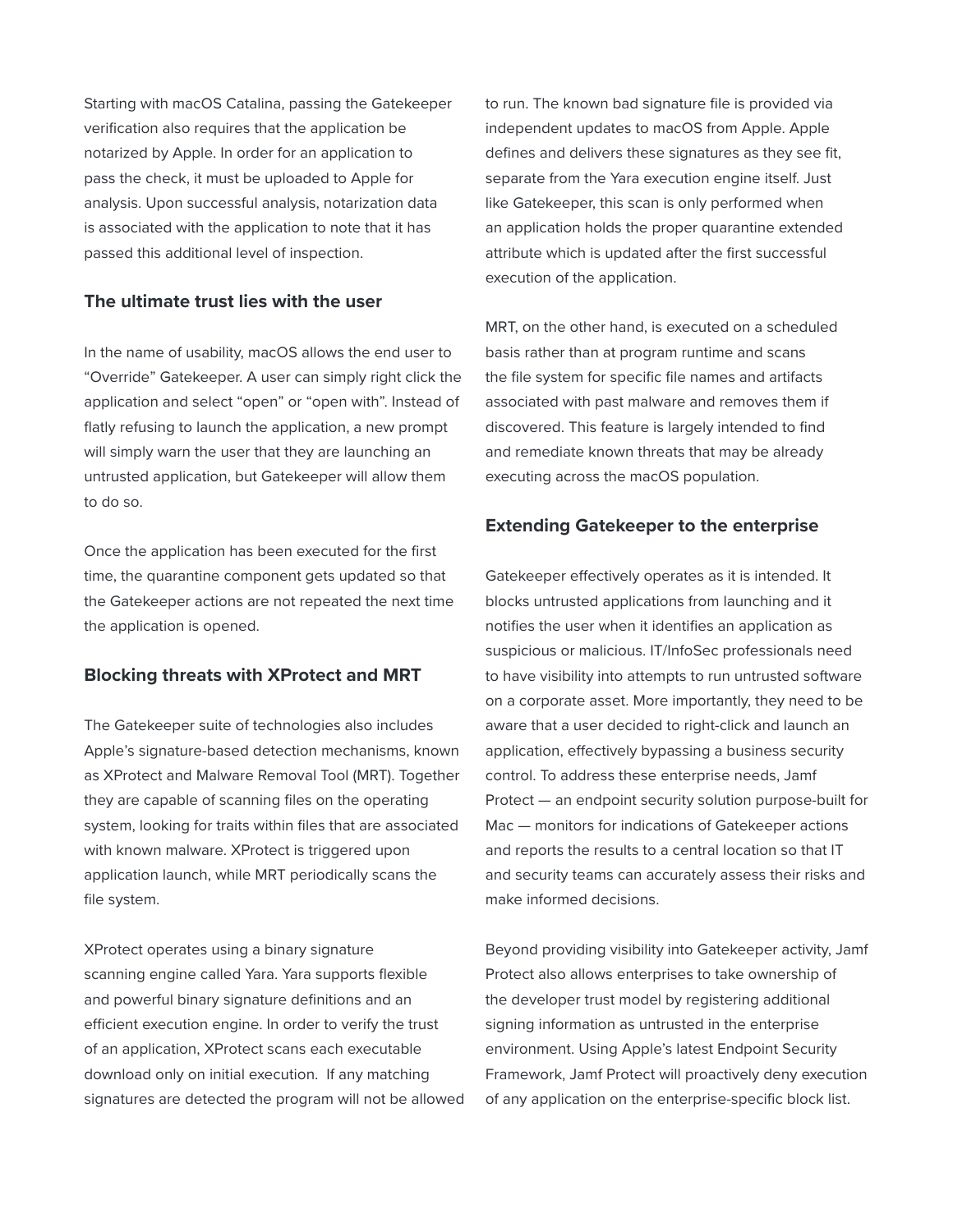

This can be defined on a per application level (application id) or on a per vendor level (developer team id).

Furthermore, macOS does not provide signatures or blocking for a variety of Grayware (potentially unwanted or unsanctioned software) which includes many adware and crypto-miner applications that partake in undesired and potentially invasive behavior. Often, these programs are legitimately signed by an Apple developer and the user agrees at install time to allow their information to be collected or resources to be used — usually without realizing it. Therefore, in many cases, Apple does not interfere with the operation of these applications.

However, the risk calculation is simply different in the enterprise and a more strict and targeted approach may be desired. Therefore, Jamf Protect enforces its own set of managed Yara rules, binary signatures, and untrusted developer



certificates that are used to scan processes upon execution regardless of whether or not the quarantine extended attribute is present. This ensures that as new signatures are added, and the enterprise updates their security posture, existing applications are rescanned at next execution, not just the first time.

Jamf curates this feed of known Mac-targeted malware based on Jamf's extensive research into macOS-targeted threats as well as third-party Mac threat data. For organizations that want even more granular control of the software running in their environment, they can extend the list of applications blocked by Jamf Protect with their own list of binary hashes, TeamIDs, etc. When an application executes that matches the behavior or signature of a known malware on macOS 10.15 (Catalina) or later, Jamf Protect will prevent the execution of that process,

quarantine the offending file, and register an alert that malware was prevented. This operation happens outside of Gatekeeper/XProtect actions and is designed to be a superset of their functionality. Jamf Protect will identify known malware without regard of the quarantine bit to identify potentially unsafe binaries and maintains a much broader set of malware knowledge.

## **Extending the App Store trust model with Self Service**

In certain situations, it may be appropriate to dictate the programs that your users can install by leveraging a self-service app store pre-populated with IT-approved resources.

Jamf Self Service allows for secure and instant resource access by empowering IT to create its own enterprise app catalog where users can install apps, update configurations and troubleshoot common issues on their own — without requiring an IT help ticket.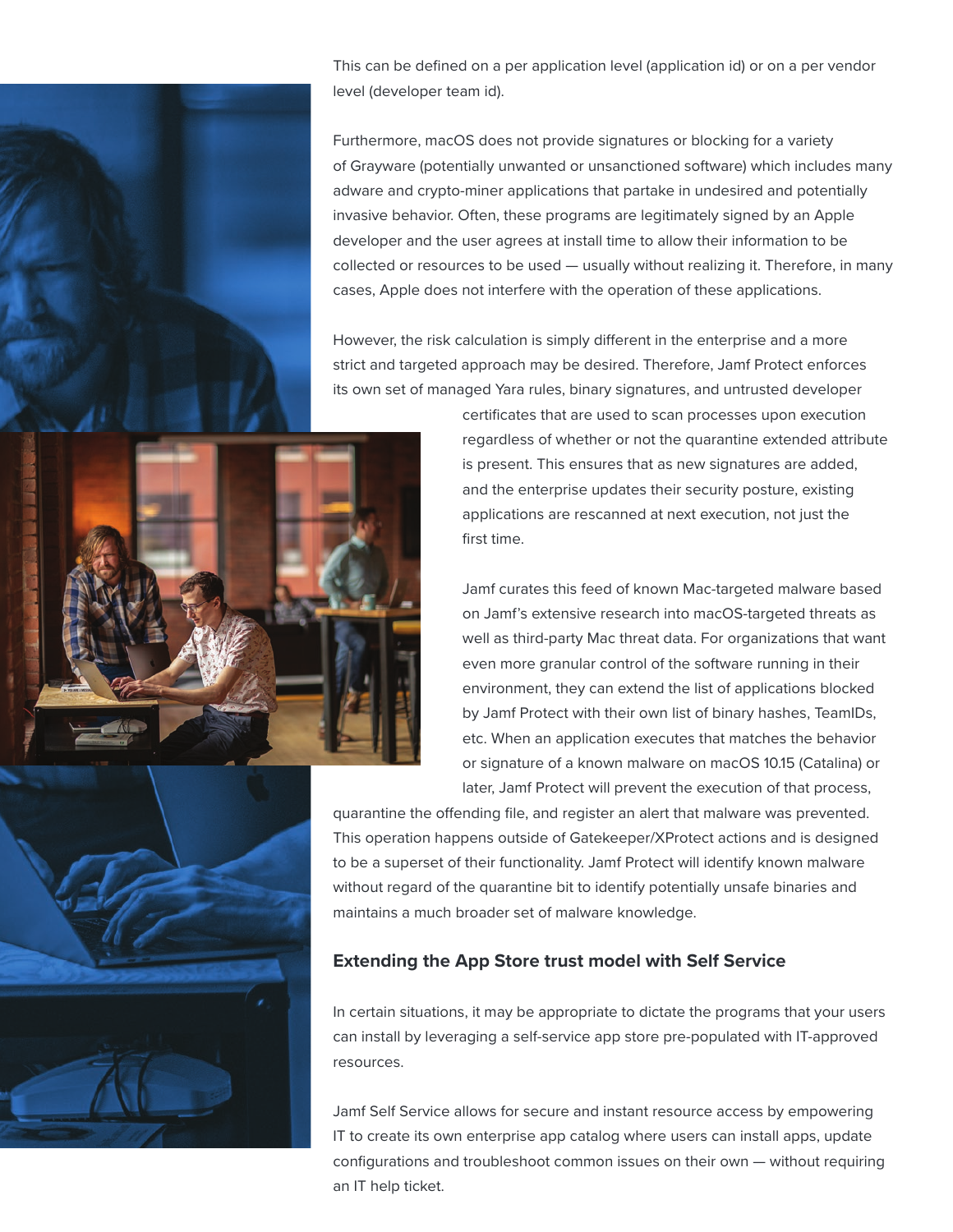# Controlling and monitoring application behaviors

## **Privacy controls to limit and acknowledge application behaviors**

System privacy controls were introduced in macOS Mojave. These controls require users (or enterprises) to allow per application access to specific actions and folders. Once applications have been granted access to specific actions, they won't be asked when the action takes place from the same application in the future. This feature ensures that applications are explicitly allowed to access potentially sensitive parts of the OS (webcam, mic, keystrokes, downloads) and causes users to slow down and acknowledge that they are granting applications access to private data.

## **Go beyond controls to audit and analyze application behaviors**

While privacy controls limit what applications are authorized to do, users will make mistakes and authorizations will be abused. We've already covered how Jamf Protect provides visibility into the actions of built-in Apple security features and traditional malware/ adware prevention capabilities to keep enterprises informed and protected. But at Jamf, we believe that an endpoint protection solution should not stop there. Jamf Protect also delivers auditing and monitoring capabilities traditionally reserved for Endpoint Detection and Response (EDR) products — but with an Apple-first approach and eye on the standards of privacy and security that macOS users expect.

## **Detection engineering with Jamf Protect**

At the core of the Jamf Protect agent is a lightweight, user-mode sensor (without an accompany kext) that leverages one of Apple's own logic execution engines, GameplayKit. Although using a game engine to analyze security events is non-traditional, it allows Jamf to

remain closely integrated with the Apple ecosystem and analyze data on the device until necessary to collect or report. Game engines are also designed to handle a massive number of events as they occur in real time, making it perfect for analyzing activities as they take place on the device. Contrast this design to the many security solutions that are focused first on the Windows platform and the ported to macOS as an afterthought or those that require that all of the data to be collected and analyzed in the cloud.

An additional benefit of GameplayKit is that, like Yara, it separates the execution engine from the detection definitions, allowing detections to be updated and expanded without the update to the core agent. The detection definitions are also native to Apple, using NSPredicate, a powerful logic language that supports typical query syntax along with regular expressions. Jamf Protect's data model has been specifically architected to take advantage of the rich features of NSPredicate, including its ability to call native functions and chain data models together. This unlocks capabilities that are messy or computationally expensive to implement in other, more traditional ways. For example, using Jamf Protect's data model and the NSPredicate language we can:

- Alert if a file is self-deleted, a common technique for covering one's tracks. This seemingly simple use case involves analyzing both the file that is deleted and the process doing the deletion without an expensive join operation or hardcoded detection.
- Alert if an unsigned or suspiciously signed binary was persisted as a launch daemon. This involves parsing a configuration file, extracting an embedded binary path from the contents, and using metadata about that binary file in the analysis.
- Alert if a Microsoft Office application created an unexpected child to identify Office Macro exploitation. This example highlights the ability to understand child/parent relationships in order to uncover exploitation of application features.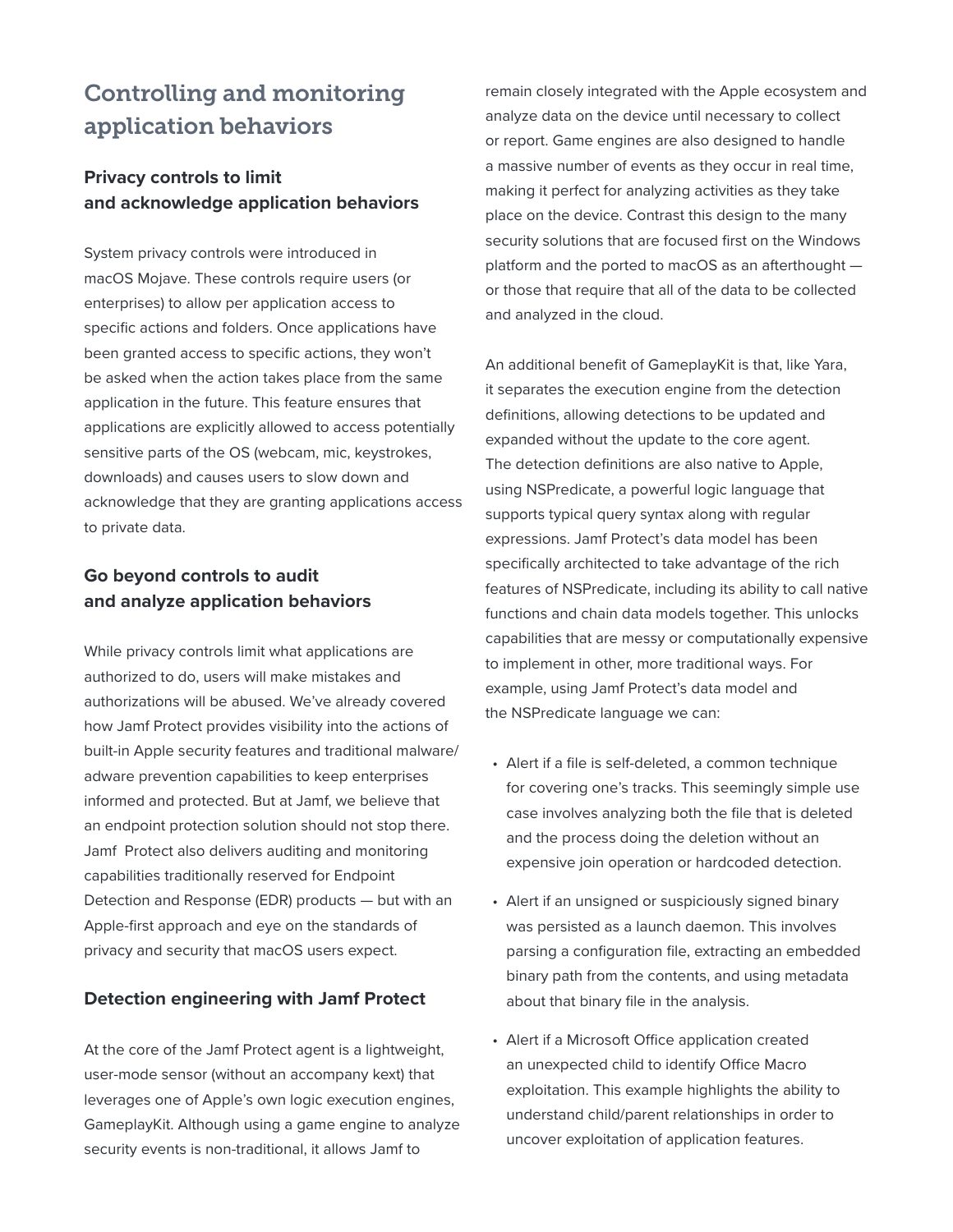- Alert if other "live off the land" activities are being used in ways that are indicative of attacks. This class of activity requires access to child/parent and process group relationships, command line parameters, etc., in order to uncover abuses of otherwise innocuous activities (curl, ssh, python, etc.).
- Track USB usage across the enterprise and report metadata about files that are being written to removable media.

To make it easy to understand the impact of these types of detections, Jamf Protect maps identified attacks to the Mitre Att&ck framework, if applicable. Coverage today includes use cases from across the framework, including detection of techniques in the following categories:

- Persistence
- Initial Access
- Command And Control
- Defense Evasion
- Discovery
- Privilege Escalation
- Credential Access

## **Simple Unified Log collection and reporting**

Most security analysts and IT administrators have strong needs for endpoint logs as part of a compliance audit or when looking to close gaps in other security controls. When macOS moved from syslog files to Unified Logging it became harder to collect, inventory and inspect this information across the enterprise. The macOS Console.app provides great access and visibility into the Unified Log infrastructure on a local Mac, but it does not allow an organization to easily centralize that data.

With Jamf Protect, client logs can be streamed to a system of record as soon as they are written to the Unified Log. To ensure that only targeted data is collected, Jamf Protect admins utilize the same predicate filter language (NSPredicate) from the builtin `log stream` command line utility. With that, building systems of records for Mac log data becomes a simple configuration instead of a tedious collection on a machine-by-machine basis. Examples include, log-in and log-off, ssh, AirDrop and authorization events. If data is logged to the Unified Log, Jamf Protect can collect it.

## Align with Apple's standards

## **Day of release support**

To interface with macOS and gather the data necessary for security decisions, Jamf Protect leverages native Apple technologies. These technologies include emerging frameworks such as the Enterprise Security Framework (ESF) on Catalina+ and the OpenBSM Audit framework prior. By using these mechanisms, Jamf Protect minimizes its device impact and does not run afoul of changes in macOS introduced in patches or major OS releases. Patching early and often is the most commonly recommended security protocol. Security tools that strongly adhere to day of release support are core to complying with that protocol.

## **User experience as a feature**

While Jamf Protect continuously monitors application and user activity for potential threats, it purposely does not scan for dormant or Microsoft Windows related malware. Scanning files simply residing on the file system for a large variety of malware signatures is often a primary contributors to a bad user experience. This approach aligns with Gatekeeper/ XProtect in that threats are identified at the time of potential execution, so that the user experience and user productivity are minimally impacted.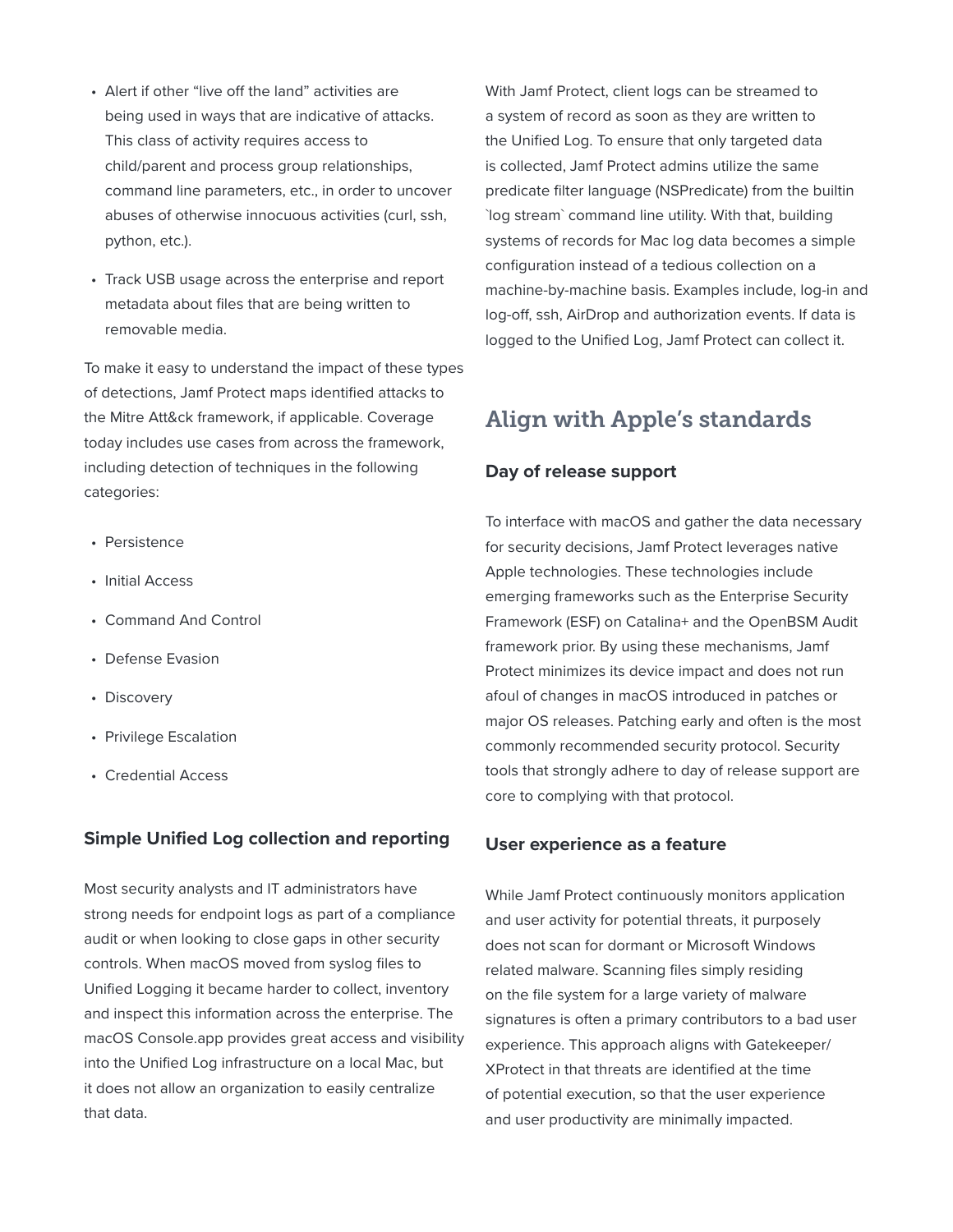## **Privacy**

Jamf Protect analyzes data on the device and only collects pertinent information when configured to do so, typically when a potentially malicious or high interest activity is detected in real time. This balances enterprise needs with user privacy as less user data is taken from the device and stored in the cloud. If any malicious activity is identified, the identified activity and associated data is passed on to the Jamf Protect cloud console or configured Security Information and Event Management (SIEM) systems. Any specifically requested data beyond that is also pushed to Jamf Protect or the SIEM. By filtering out all unnecessary data, a security analyst that is tasked with monitoring and investigating incidents is presented with high-quality collection of applicable data.

# Other extensions to the Apple security model

## **Best practice: Hardening macOS**

While Apple delivers and supports some of the most secure and reliable operating systems available, it is common to ask what additional steps can be taken to make macOS an even better fit for your corporate environment.

The best first step is to start leveraging Apple's mobile device management (MDM) framework for automated management at scale. Not only will MDM help you better protect your organization, it will take much of the burden of managing and securing your fleet off of IT.

Introduced with OS X 10.7 ("Lion"), the MDM framework unlocks an incredible number of workflows to tailor device functionality to the organization's specific needs. Configuration profiles and management commands are the two most common ways to leverage an MDM to ensure teams are secure, wherever they are working.

Take security with MDM to another level by combining it with the power of Apple Business Manager, a free solution from Apple for businesses that helps automate hardware procurement, management and more.

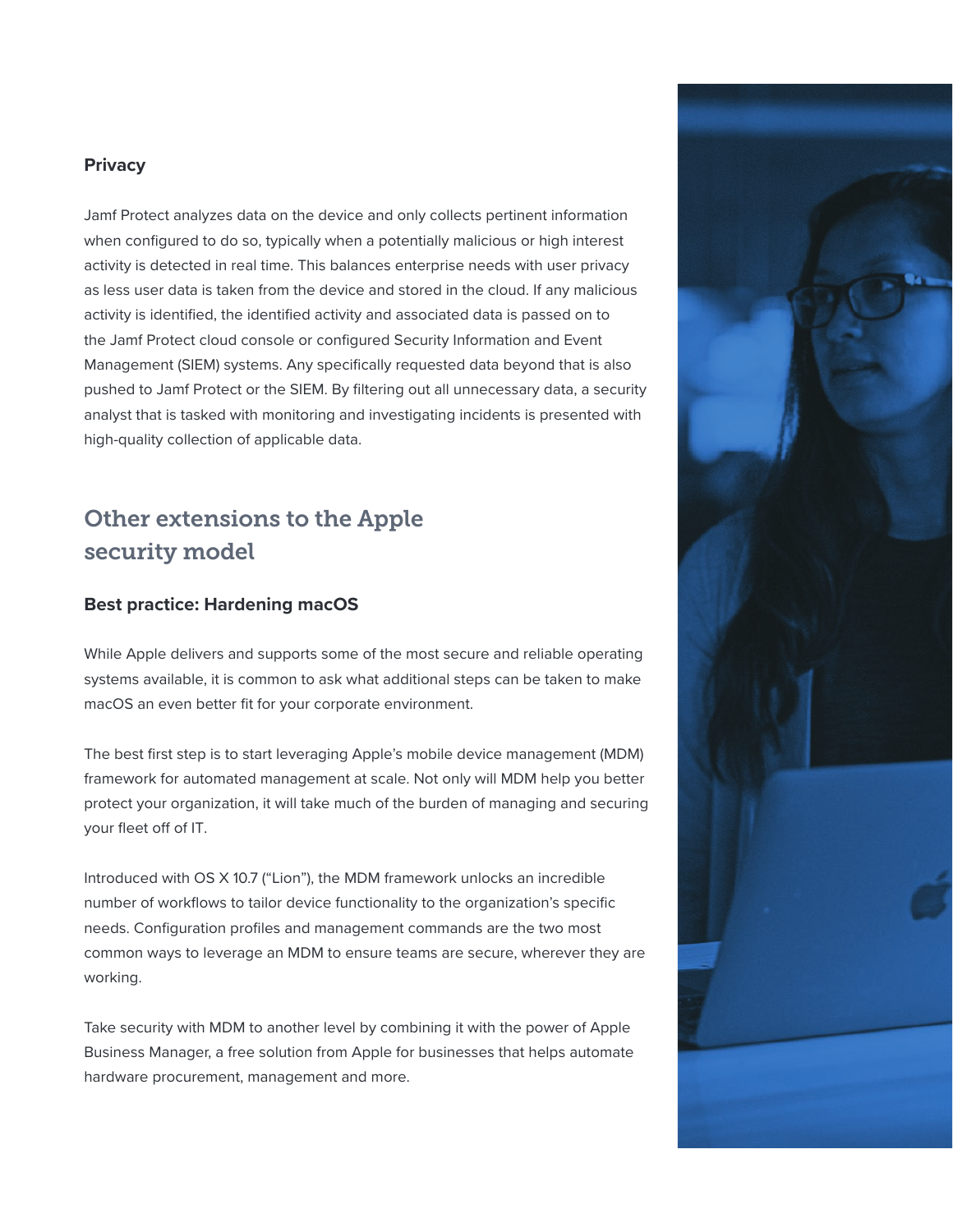## **Start with Apple**

Over the years Apple has built a reputation as a security-first company and it shows in macOS. Native functionality like FileVault 2 encryption, two-factor authentication, remote lock/wipe functionality and the ability to enforce passcode standards are available with every new Mac added to an organization's environment.

Modern management platforms — like Jamf Pro leverage MDM to take these features a step further and help customize the implementation, enforcement and reporting on valuable security tools like encryption.

## **Enhance with Jamf**

While MDM provides a great cornerstone for any organization, many wonder what else they can do to further enhance their security posture and fortify employee privacy. That's where Jamf comes in.

It's no secret that at a certain scale, device management becomes a big drain on team resources. More people means more hardware, and more hardware means more IT overhead.

At least, that was true before fleet management platforms like Jamf Pro.

With patented technology like Smart Groups to help organize corporate devices and automatically execute management functions, IT teams are able to spend less time in the weeds of device management and have more free time for other day-to-day IT tasks. Smart Groups will keep a watchful eye over device inventories, adding and removing devices from a pre-defined group in real time as device status changes.

### **Modern identity management on macOS**

At the core of modern security is identity — secure and customized access for end users. Legacy IT relies on local directory services to act as a centralized

record of employee information, such as name and department. As security and deployment needs evolve, businesses must adopt a new approach to identity as part of their enterprise strategy. With a complete cloud-based identity stack, businesses unify identity across hardware and software to unlock functionality, advanced workflows and ultimately transform business.

Building on information from directory services, cloudbased SSO ensures end users enter secure credentials to access company resources.

Jamf Connect extends these common forms of identity management.

Jamf Connect unifies identity across all company apps and the user's Mac, without compromising trust. End users leverage a single cloud identity to easily and quickly gain access to resources they need to be productive.

With Jamf Connect, organizations have:

- Streamlined provisioning and authentication out of the box for full support of remote and on-site employees
- Automated syncing of user identities and device credentials
- IT with full identity management capabilities across their services and devices

## **Respond and remediate threats on Mac**

Jamf Pro — the standard in Apple management provides dashboards that help keep organizations appraised of the state of their Mac devices and flags hardware that needs attention. Through patented Smart Group functionality, IT admins can target devices that need to be updated or patched to improve their security posture. This is all done remotely and can be automated, so IT never needs to physically touch the device.